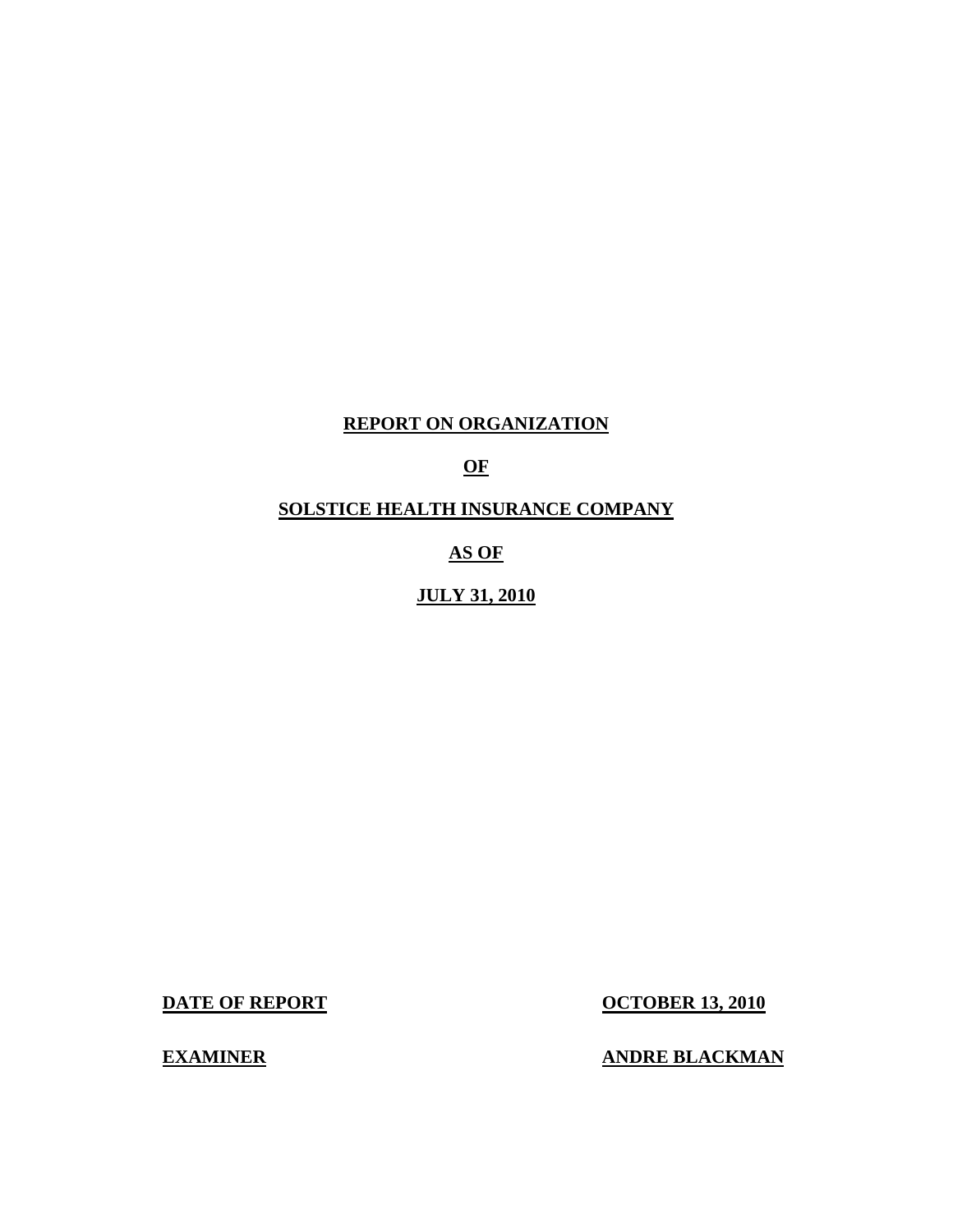## **TABLE OF CONTENTS**

## **ITEM NO.**

## **PAGE NO.**

| 1. | Organization                                   | $\overline{2}$ |
|----|------------------------------------------------|----------------|
| 2. | Scope of the examination                       | 3              |
| 3. | Capitalization and subscription                | 3              |
| 4. | <b>Balance</b> sheet                           | 4              |
| 5. | Authorized powers and minimum capital required | 5              |
| 6. | Holding company system                         | 6              |
| 7. | <b>Third Party Agreements</b>                  | 6              |
| 8. | Conclusion                                     |                |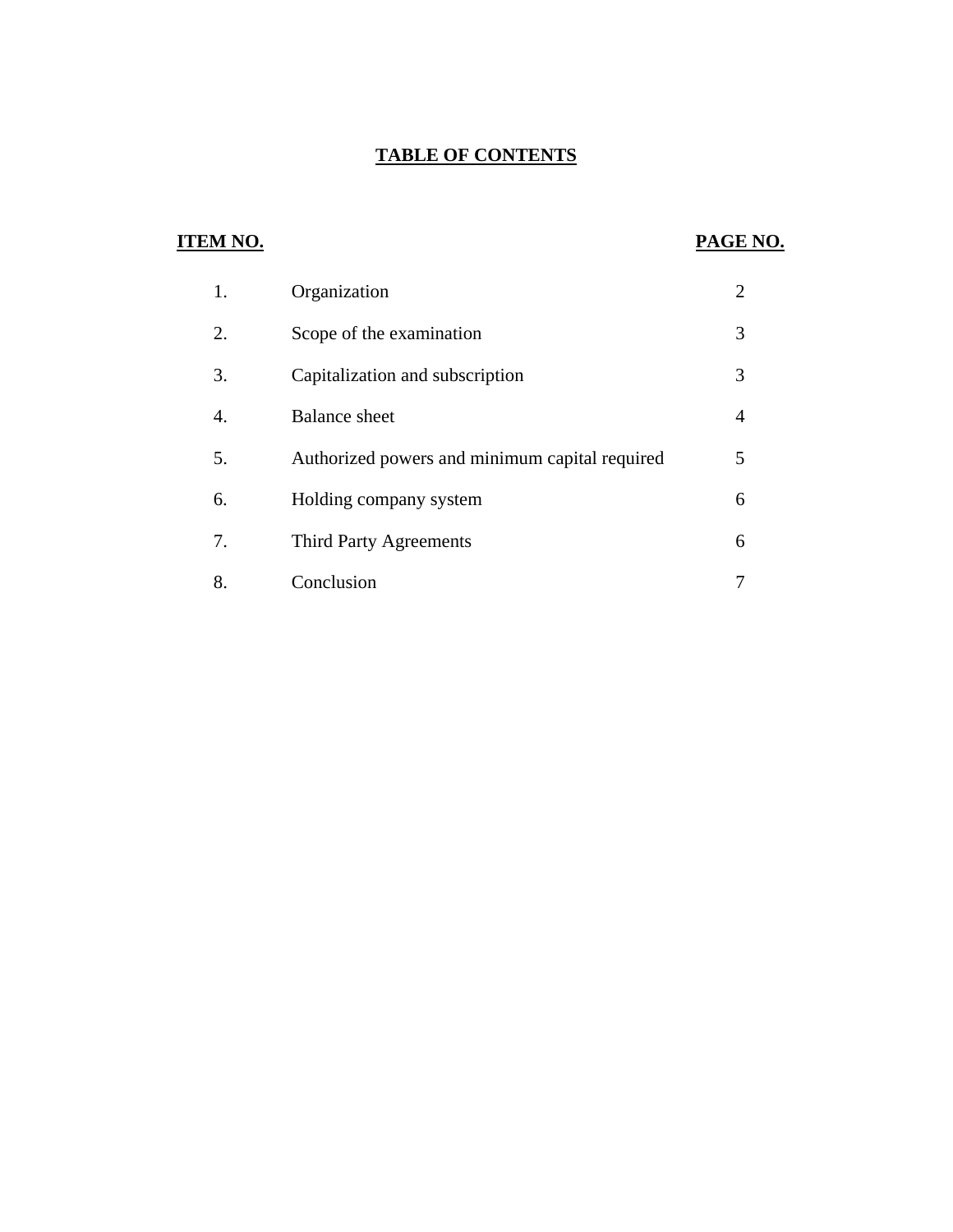

STATE OF NEW YORK INSURANCE DEPARTMENT 25 BEAVER STREET NEW YORK, NY 10004

David A. Paterson James J. Wrynn

Superintendent

October 13, 2010

Honorable James J. Wrynn Superintendent of Insurance Albany, NY 12257

Sir:

Pursuant to the provisions of the New York Insurance Law, and acting in accordance with the instructions contained in Appointment Number 30578, dated August 13, 2010, and attached hereto, I have made an on organization examination of Solstice Health Insurance Company as of July 31, 2010, and respectfully submit the following report thereon.

The examination was conducted at the home office of Solstice Health Insurance Company located at 415 Madison Avenue,  $15<sup>th</sup>$  Floor, New York, New York.

Wherever the terms, the "Company" or "SHIC" appear herein, without qualification, they should be understood to refer to Solstice Health Insurance Company.

Wherever the designation, the "Department" appears herein, without qualification, it should be understood to indicate the New York State Insurance Department.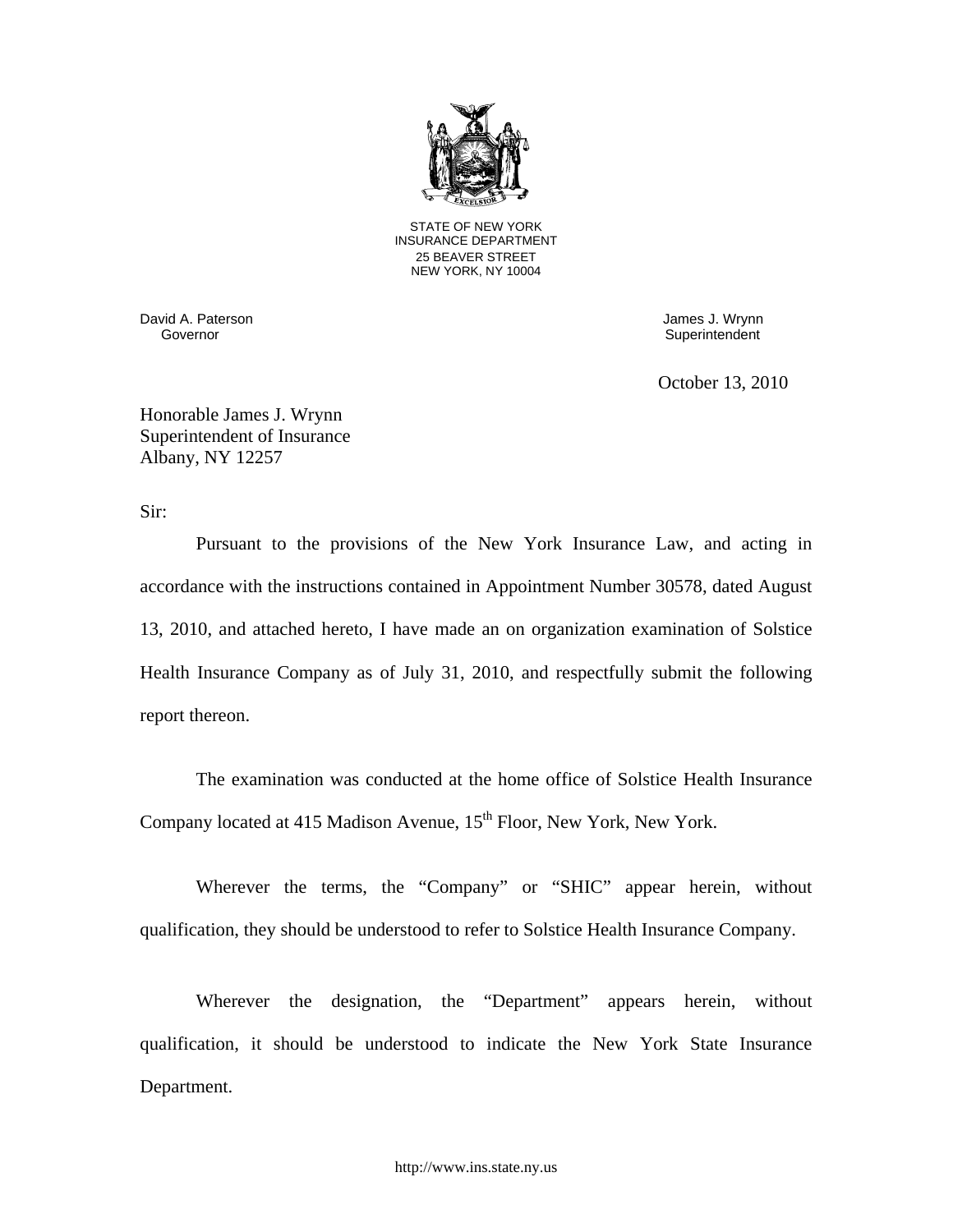## 1. ORGANIZATION

Solstice Health Insurance Company was incorporated on November 19, 2009. The declaration of intention and charter were approved by the Department on November 19, 2009, pursuant to Section 1201 of the New York Insurance Law and placed on file with the Department on that same date.

The company's by-laws stipulate that the number of directors shall be not less than seven. The members of the Company's board of directors at July 31, 2010 were as follows:

| <b>Name and Residence</b> | <b>Principal Business Affiliation</b>     |
|---------------------------|-------------------------------------------|
| Leonard Weiss, DMD        | Owner and President,                      |
| Weston, FL                | Leonard A. Weiss, DMD                     |
| Carlos Ferrera            | Chief Operating Officer,                  |
| Coral Springs, FL         | Solstice Benefits, Inc.                   |
| Yamyra Hernandez          | Vice President of Client Services,        |
| Miami, FL                 | Solstice Benefits, Inc.                   |
| Michael Flax, DMD         | President and Chief Executive Officer,    |
| Boca Raton, FL            | Starmark Benefits, Inc.                   |
| <b>Robert Schnuer</b>     | Chief Executive Officer,                  |
| Rockville Centre, NY      | RIS Consulting / Corporate Advisors, LLC. |
| Michael Muchnicki         | President and Chief Executive Officer,    |
| New York, NY              | Touchstone Health HMO, Inc.               |
| Mariely Fernandez, MD     | Physician,                                |
| Forest Hills, NY          | Schneider Children's Hospital             |
| Audrey Ruden              | Broker,                                   |
| New York, NY              | Prudential Douglas Elliman                |
| Mark Feinstein            | Partner,                                  |
| Delray Beach, FL          | Feinstein & Sorota, P.A.                  |
|                           |                                           |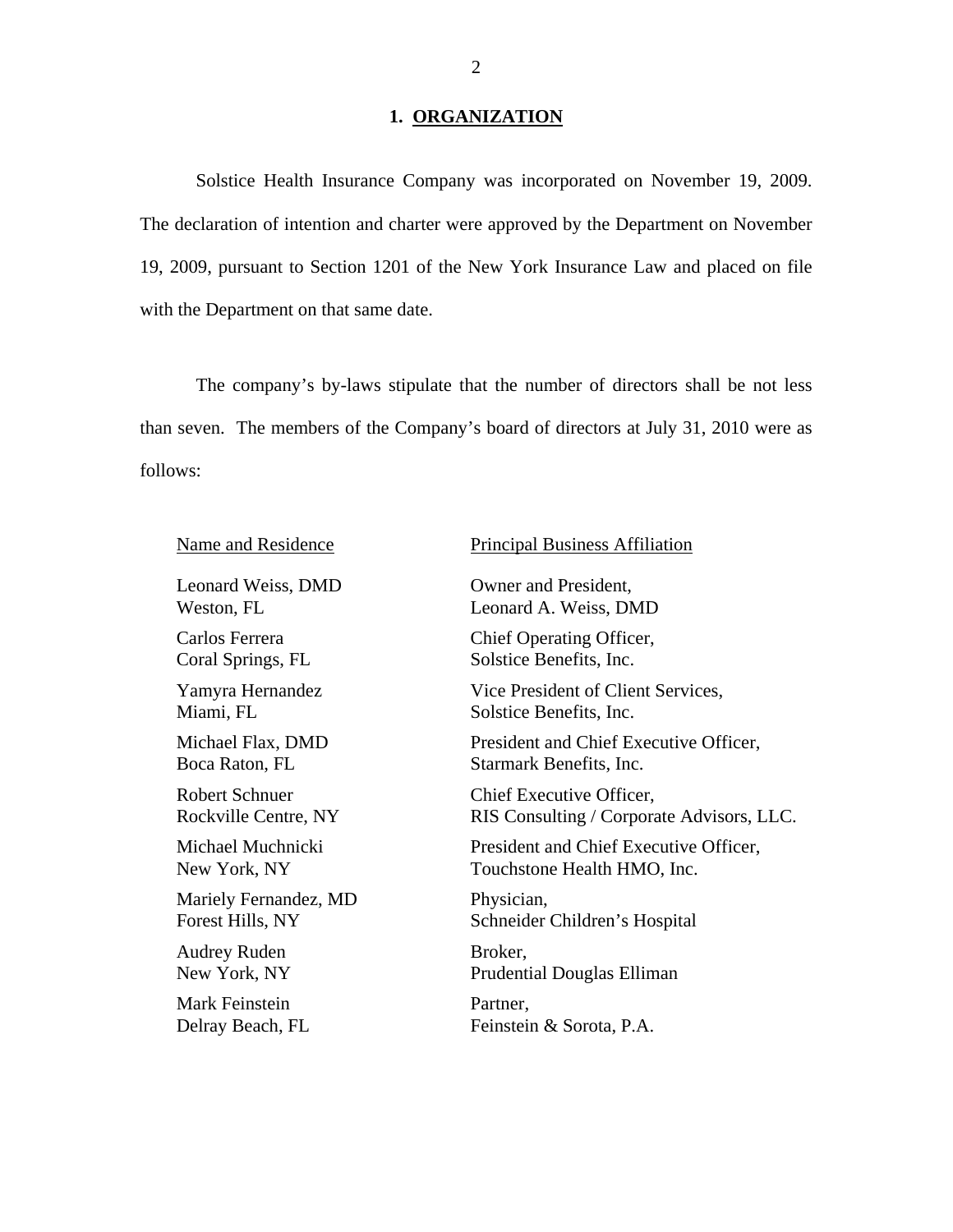The principal officers of the Company, as of July 31, 2010, were as follows:

Name Title Leonard Weiss, DMD Carlos Ferrera Yamyra Hernandez

President Treasurer and Chief Operating Officer Secretary and Compliance Officer

### **2. SCOPE OF THE EXAMINATION**

The examination comprised a verification of the issuance of the Company's capital stock, the receipt of capital and surplus funds, and the determination of assets and liabilities. The records examined included the declaration of intention and charter, bylaws, corporate minute book, and the stock register. In addition, an affidavit, appended hereto, was obtained from two officers of the Company, indicating that the transactions noted in this report were bona fide.

### **3. CAPITALIZATION AND SUBSCRIPTION**

Solstice Health Insurance Company issued 30,000 shares of \$10.00 par value per share common capital stock to Leonard Weiss, DMD on July 21, 2010, as the sole owner of said stock for a sales price of \$10.00 per share resulting in a total consideration of \$300,000. In addition, Leonard Weiss, DMD made a surplus contribution in the amount of \$500,000 to the Company on July 12, 2010.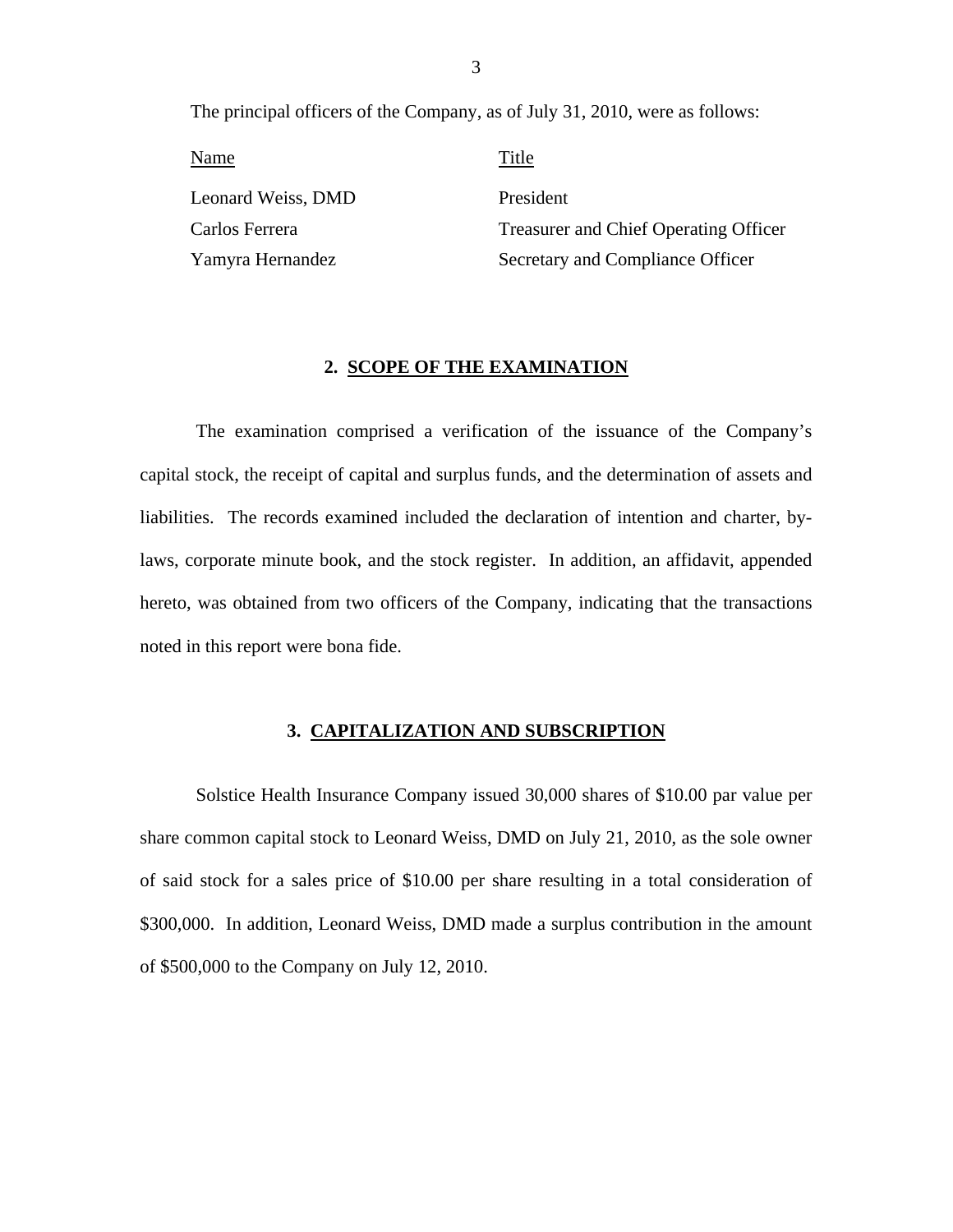## **4. BALANCE SHEET**

The following balance sheet sets forth the Company's financial condition as of July 31, 2010:

| Assets                                |                  |
|---------------------------------------|------------------|
| Cash and short-term investments       | \$800,309        |
| Interest income due and accrued       | $\theta$         |
| Total assets                          | <u>\$800,309</u> |
| Liabilities                           |                  |
| Accrued liabilities and taxes         | \$<br>$\theta$   |
| <b>Total liabilities</b>              | $\Omega$         |
| Capital and surplus                   |                  |
| Common capital stock                  | \$300,000        |
| Gross paid in and contributed surplus | 500,000          |
| Unassigned surplus                    | 309              |
| Total capital and surplus             | \$800,309        |
| Total liabilities and surplus         | 800,309          |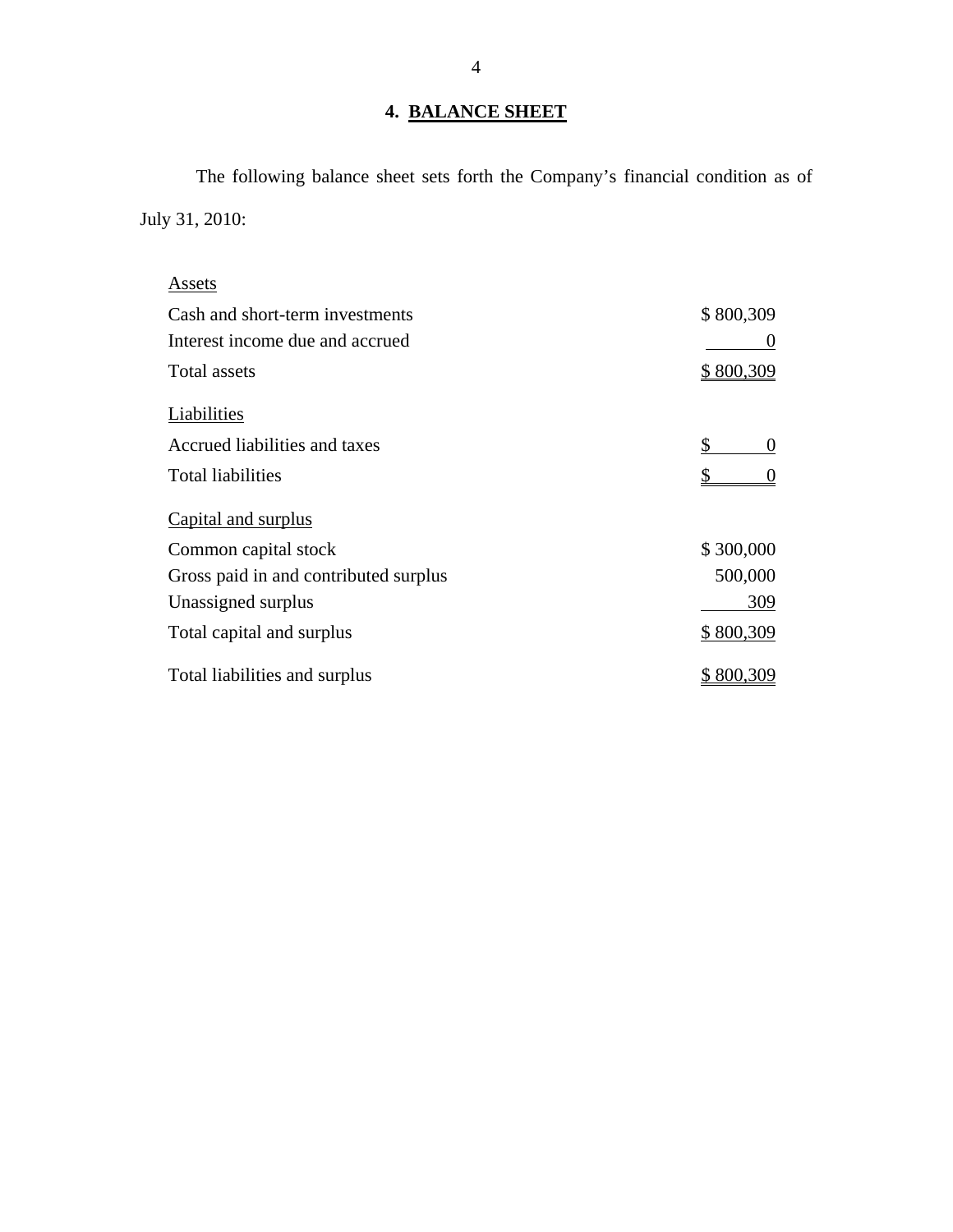### **5. AUTHORIZED POWERS AND MINIMUM CAPITAL REQUIRED**

The Company is authorized by its declaration of intention and charter to transact the kinds of insurance as described in the following numbered paragraph of Section 1113(a) of the New York Insurance Law:

| Paragraph           | Line of Business              |
|---------------------|-------------------------------|
| $(3)(i)$ and $(ii)$ | Accident and health insurance |

The minimum financial requirements for this line of business, as set forth in Sections 4204 and 4206 of the New York Insurance Law, are as follows:

| Initial capital and surplus | \$450,000 |
|-----------------------------|-----------|
| Deposit                     | 200,000   |
| Capital                     | 300,000   |
| Minimum capital investments | 300,000   |

Pursuant to the provisions of Section 1314 of the New York Insurance Law, the Company has placed a qualifying security with a par value of \$200,000 in an account in the name of the Superintendent of Insurance at Wells Fargo Corporate Trust Services, New York, New York.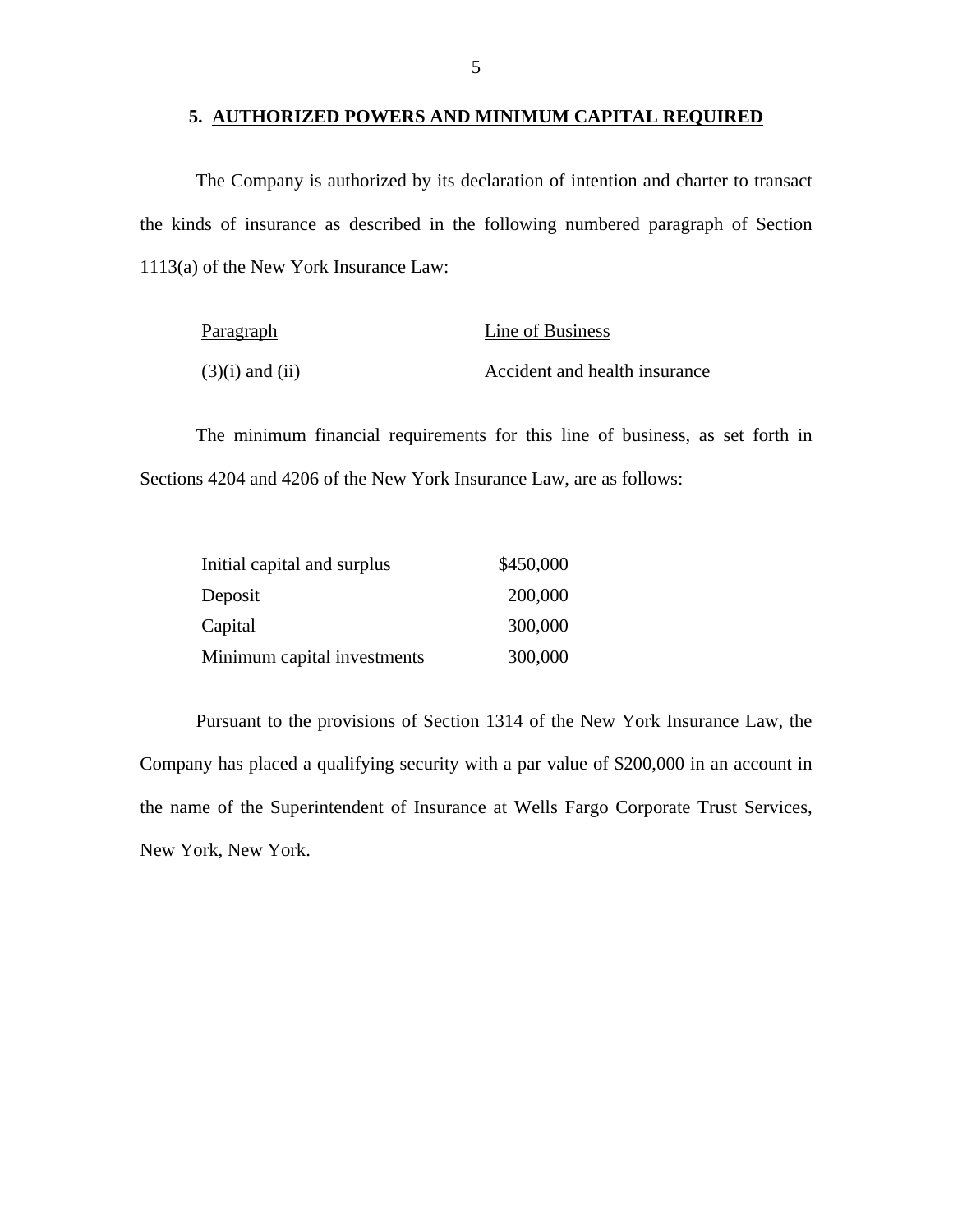### **6. HOLDING COMPANY SYSTEM**

<span id="page-7-0"></span>The Company affirms in writing that it is not part of a holding company as defined within Section  $1501(a)(3)$  of the New York Insurance Law, and that no other articles of ownership exist to encumber the company with another entity, and that SHIC is exclusively owned by Leonard A. Weiss, DMD.



### **7. THIRD PARTY AGREEMENTS**

As of July 31, 2010, the Company had in-force the following agreements with certain other entities:

1. An Administrative Services Agreement dated May 19, 2010, between Solstice Health Insurance Company, Inc. and Solstice of New York, Inc., whereby Solstice of New York, Inc. will provide access to its network of participating dentists to all certified members of SHIC's dental plans. Any and all liabilities that arise under this agreement are the sole responsibility of SHIC and shall not transfer to Solstice of New York, Inc.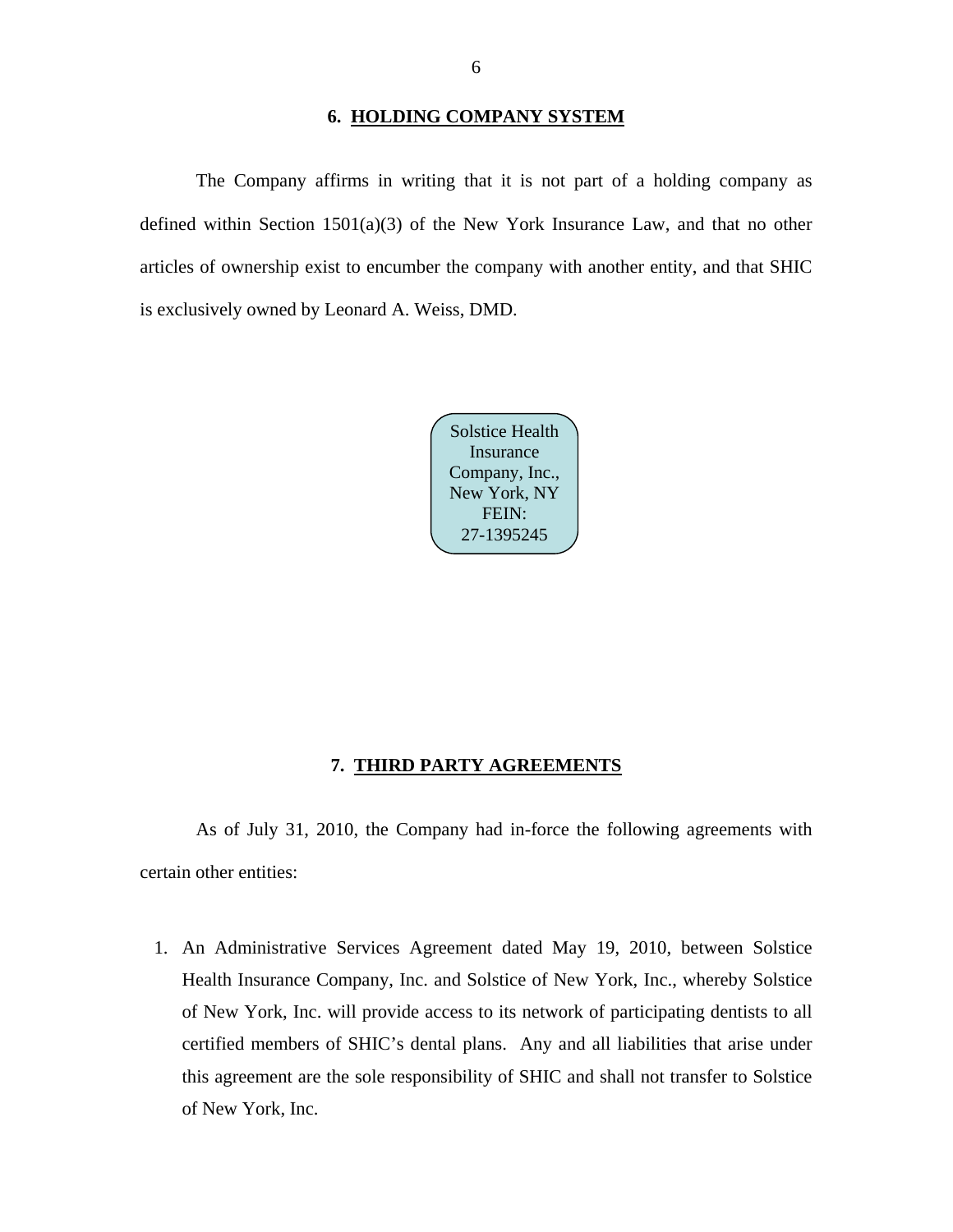- <span id="page-8-0"></span>2. A Temporary Personnel Leasing Agreement, dated May 19, 2010, between Solstice Health Insurance Company, Inc. and Solstice Benefits, Inc., whereby SHIC will lease personnel from Solstice Benefits, Inc. to aid in the performance of SHIC's New York dental business. The Solstice Benefits Inc. employees that shall be used to carry out this purpose, the scope of their duties, and their methods of compensation are outlined in the agreement between the two parties.
- 3. A Software Licensing Agreement between WLT Software of Clearwater, Florida and Starmark Benefits of Plantation, Florida (name subsequently changed to "Solstice Benefits, Inc.") was changed, by means of an addendum to the agreement, to add Solstice Health Insurance Company as a party to the software licensing agreement; including the maintenance, service fee and payment addenda. The aforementioned addendum to the Software License Agreement was added to this agreement for the sole and exclusive purpose of transferring the ownership and terms of the agreement to Solstice Health Insurance Company.

The above agreements have been approved by this Department.

### **8. CONCLUSION**

Based upon the foregoing examination, it is concluded that the Company sold 30,000 shares of \$10.00 par value per share capital stock for a sale price of \$10.00 per share, resulting in total consideration of \$300,000 on July 21, 2010. Furthermore, the Company also received a surplus contribution of \$500,000 on July 12, 2010.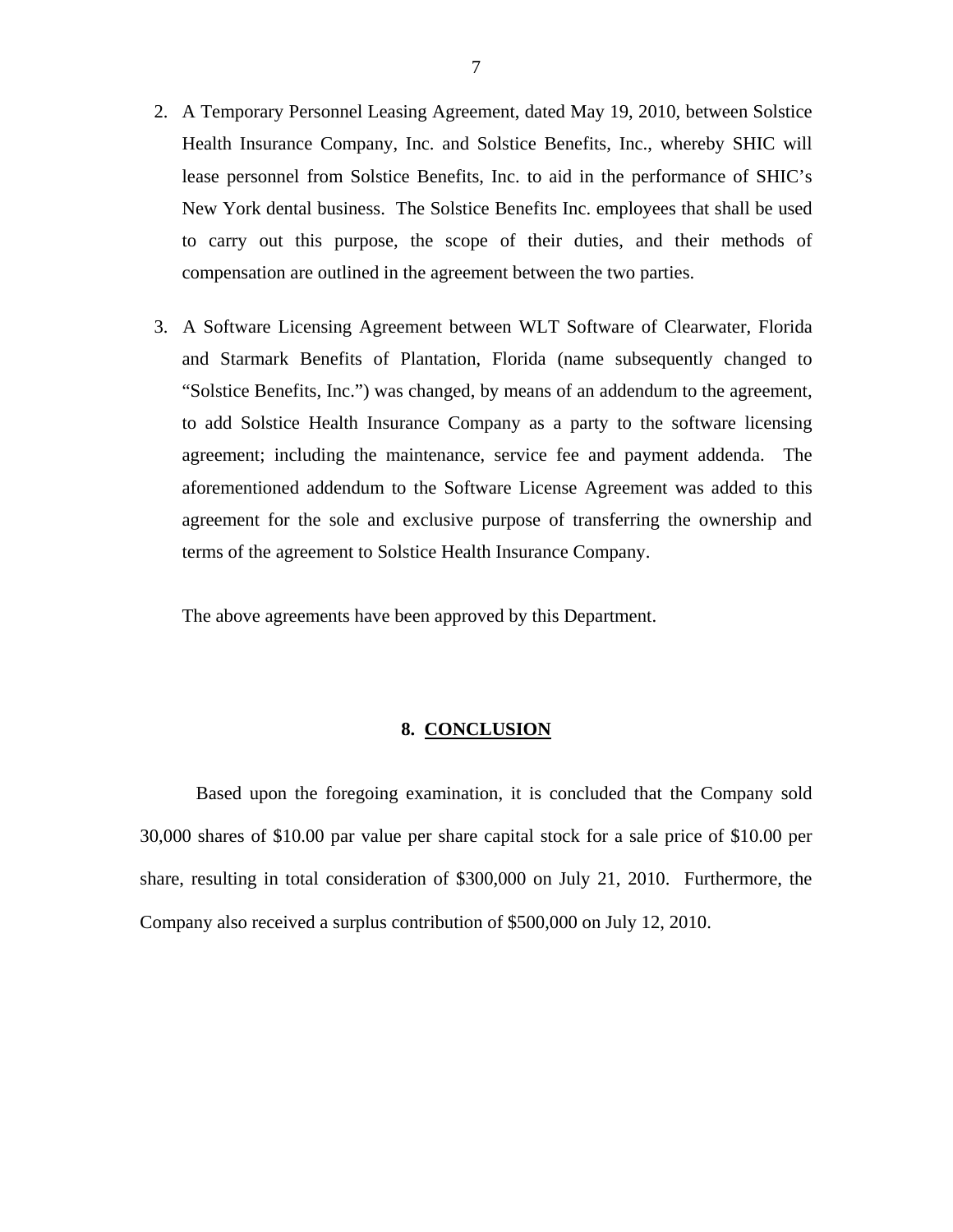**RECEIVED** 

State of Florida

 $\mathcal{L}$ 

County of Broward

OC1 06 2010 **HEALTH BUREAU N.Y.C. OFFICE** 

We, Leonard A. Weiss, President of Solstice Health Insurance Company, and Carlos Ferrera, Chief Operating Officer, hereafter (the Company), after being duly sworn depose and say, and declares under oath:

1. That he is the above-described officer of said Company.

2. As of July 31, 2010, the proceeds of the common stock sale of the Company of \$300,000 and a paid-in surplus raised on behalf of and contributed for the Company was received in the amount of \$500,000; held in the following instruments.

(a) \$100,000 (Par Value) U.S. Treasury Bill, April 22, 2011 maturity, and held in custody by Wells Fargo Corporate Trust Services. As of July 31, 2010, the market value of this investment was \$100,000.91.

(c) \$100,000 (Par Value) U.S. Treasury Bill, September 09, 2010 maturity, and held in custody by Wells Fargo Corporate Trust Services. As of July 31, 2010, the market value of this investment was \$99,985.38.

(d) \$399,009.62 held in a Money Market Account with Wells Fargo Corporate Trust Services.

#### FOR THE BENEFIT OF POLICYHOLDERS:

(c) \$200,000 (Par Value) U.S. Treasury Bill, March 10, 2011 maturity, and held in custody by Wells Fargo Corporate Trust Services. As of July 31, 2010, the market value of this investment was \$200,485.50.

The above sums are the property of the Company and possessed by it in its corporate name and capacity.

3. That no part of said paid-in capital and surplus has been withdrawn, pledged or in any way impaired, except as wanted for investment or other-wise legitimately use or appropriated to and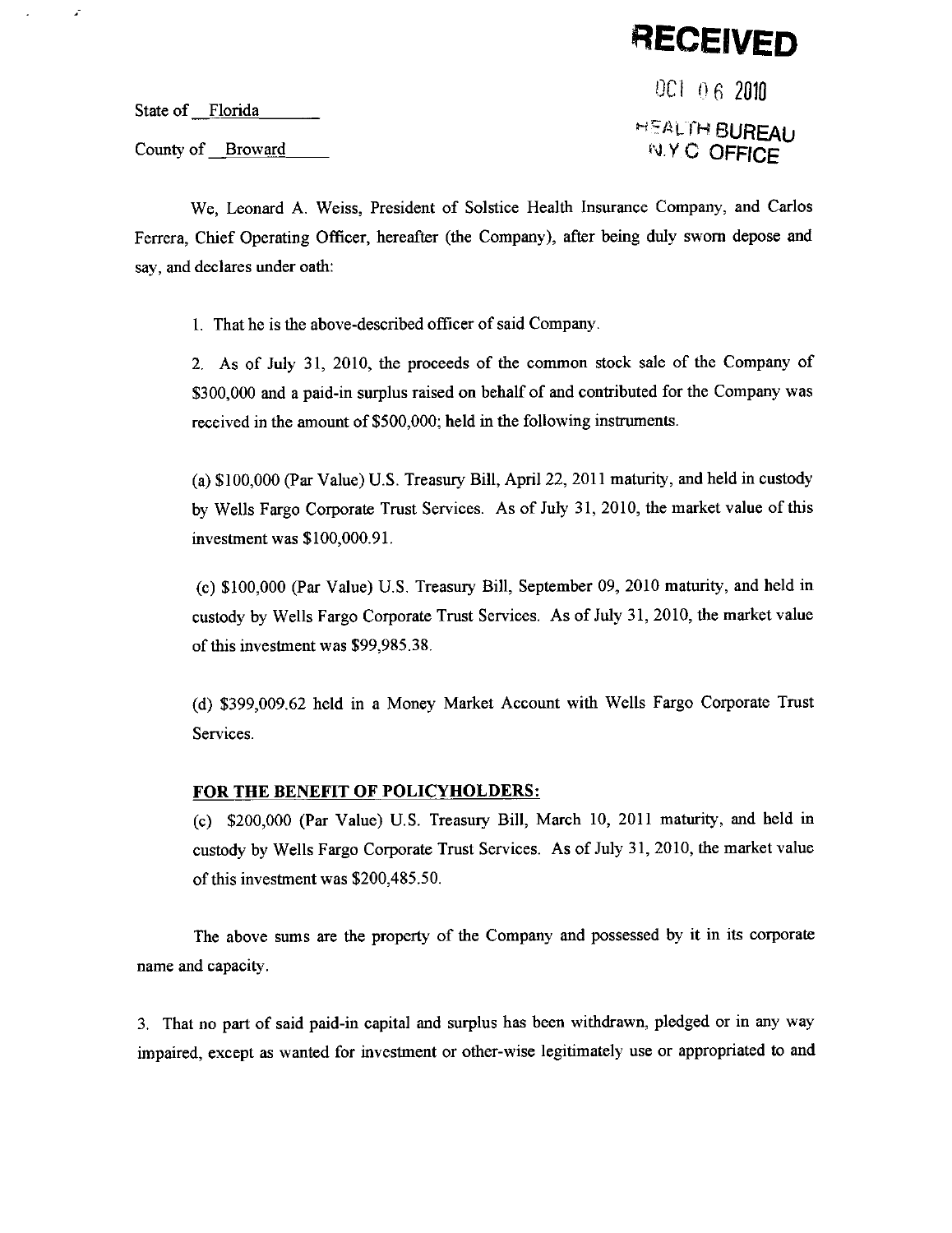for the sole and exclusive use and benefit of the Company in its corporate capacity and in strict conformity with the statutes in such case made and provided,

4. That no part or portion thereof has been loaned or advanced to the Company by any person, partnership or corporation for the purpose of being used as paid-in capital and surplus.

5. That according to the best of their respective knowledge, information and belief, there was no intention or design existing on the part of any person or persons whomsoever, to withdraw any part or portion of said paid-in capital or surplus until the same was or is wanted for investment or was to be legitimately used or appropriated to and for the sole and exclusive use and benefit of the Company in its corporate capacity in strict conformity with the statutes in such case and provided.

6. That there is no agreement or understanding, express or implied, made or existing between the Company or its officers, or any or either of them or any person or persons, to the effect of import that the money paid-in by any stockholder shall be loaned or returned to him or any person or persons for his or their use or accommodation, or the hypothecation of stock of the Company as security therefore, or upon any securities, terms and conditions whatsoever.

7. That neither the Company, nor any of its officers is any way, manner or form, pledged or committed to make any investment, loan or disposition of said paid-in capital and surplus or any part or portion thereof, which is not in strict conformity in all respects with the provisions of the Insurance Law of the State of New York.

Solstice Health Insurance Company, New York, Inc.

By B۱

Subscribed and sworn to before me this 5th day of  $\alpha$  to be r, 2010 MullaeBronca